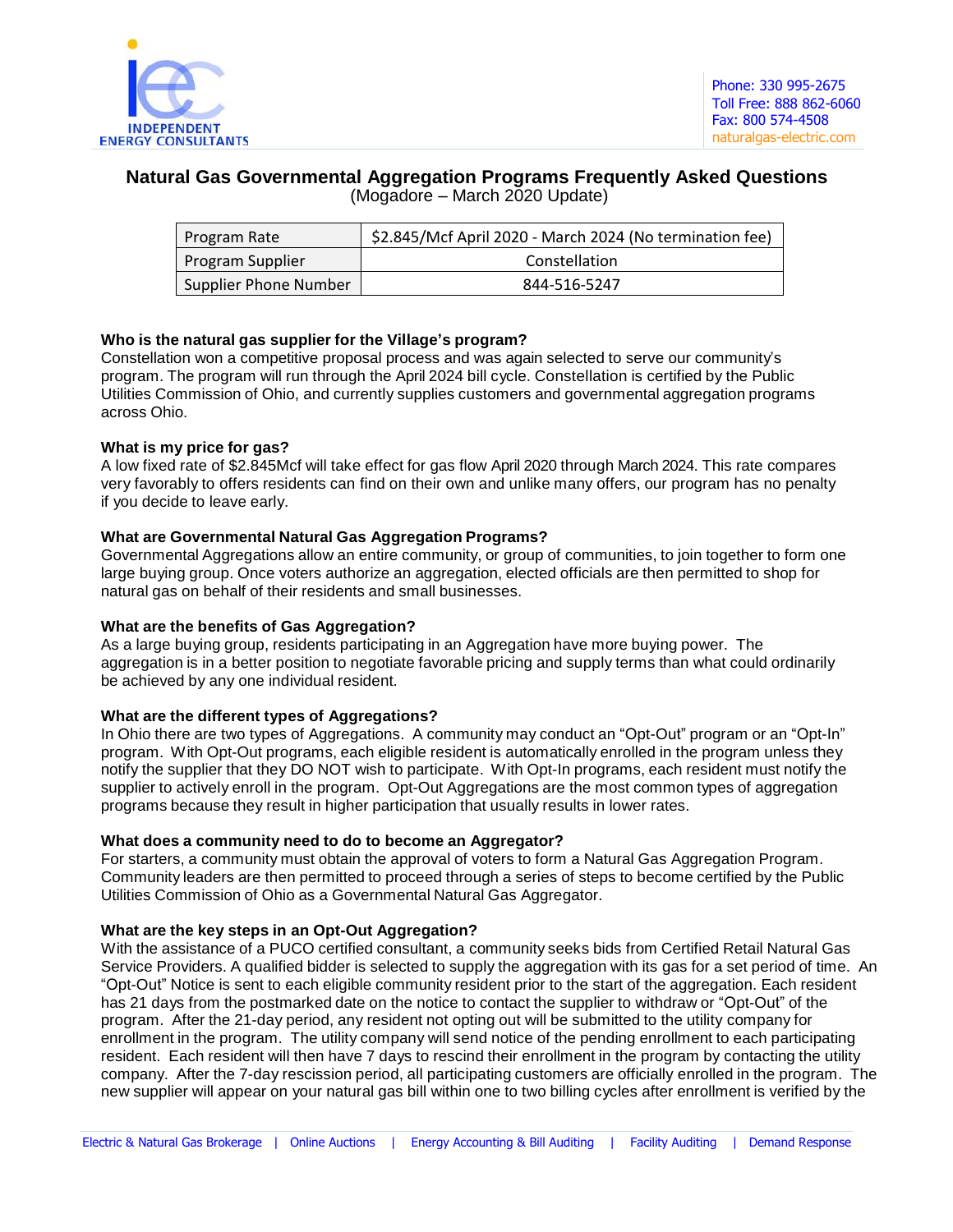

# **Whom do I call if I have a problem with my natural gas service?**

Dominion Energy Ohio (DEO) will continue to deliver your natural gas and maintain the pipeline system that brings it to your home or business. You will continue to call DEO 1-877-542-2630 for emergency repairs or

gas leaks. For non-emergencies such as billing questions, service turn on or turn off, call 1-800-362-7557.

## **Will it cost me to join the program?**

No. Enrollment in the program is free and you need not take any action. You only need to be eligible to participate. Please refer to the eligibility criteria shown below.

## **Is everyone eligible for the program?**

No, by law there are certain limitations on eligibility. All of the current participants in our community's program will receive a notice of the new program rates, terms and conditions and continue to be eligible. Newly eligible residents or businesses must be located within the community limits. Furthermore, they must have received an Opt-Out Notice from Constellation. Here are the criteria for new member eligibility:

- 1. Your local utility company must be Dominion Energy Ohio;
- 2. You must not have chosen a supplier on your own;
- 3. You must be a resident or business owner located within the community limits;
- 4. You must not be a PIPP (percentage of income payment program) customer;
- 5. You must not be in arrears on your bill payment; and
- 6. You must not be a mercantile customer (natural gas commercial accounts using over 500 Mcf/year)

### **When does this new rate start?**

Customer switching takes place when meters are read. Therefore, your start date for the new rate will depend on when DEO reads your meter. Your service from Constellation is expected to begin with gas flowing in April 2020 (May 2020 bill cycle).

#### **How long is the program?**

The community's Governmental Aggregation Program can go on indefinitely. The offer from Constellation is for four years and will end with your April 2024 billing cycle. The rate through your April 2024 billing cycle will be \$2.845/Mcf.

#### **What if I don't want to participate?**

While most residents will remain in, and benefit from, Governmental Aggregation Programs, the choice is up to you. If you do not want to participate you will have 21 days in which to return a reply card to Constellation or call them toll free at 1-844-516-5247. If you fail to do that, Constellation will enroll you as a new customer. DEO will acknowledge the enrollment and send you a confirmation letter reminding you of the pending switch. That letter will mention that you can cancel the switch by contacting DEO within 7 days.

#### **Will I get two bills?**

No. For your convenience, you will continue to receive only one bill from DEO. It will show DEO's delivery charges and the supply charge amount owed Constellation. DEO continues to read your meter, issue monthly bills and responds to all service calls.

## **Can I remain on budget billing?**

Yes. If you are on budget billing you will remain on budget billing. (Note: DEO calculates your monthly budget amount each month by summing your total delivered gas cost on a rolling 12-month basis and dividing that total by average monthly usage in the same 12-month period.)

#### **Does our community benefit from the program?**

Yes. Our eligible community-owned facilities can also be included in the program.